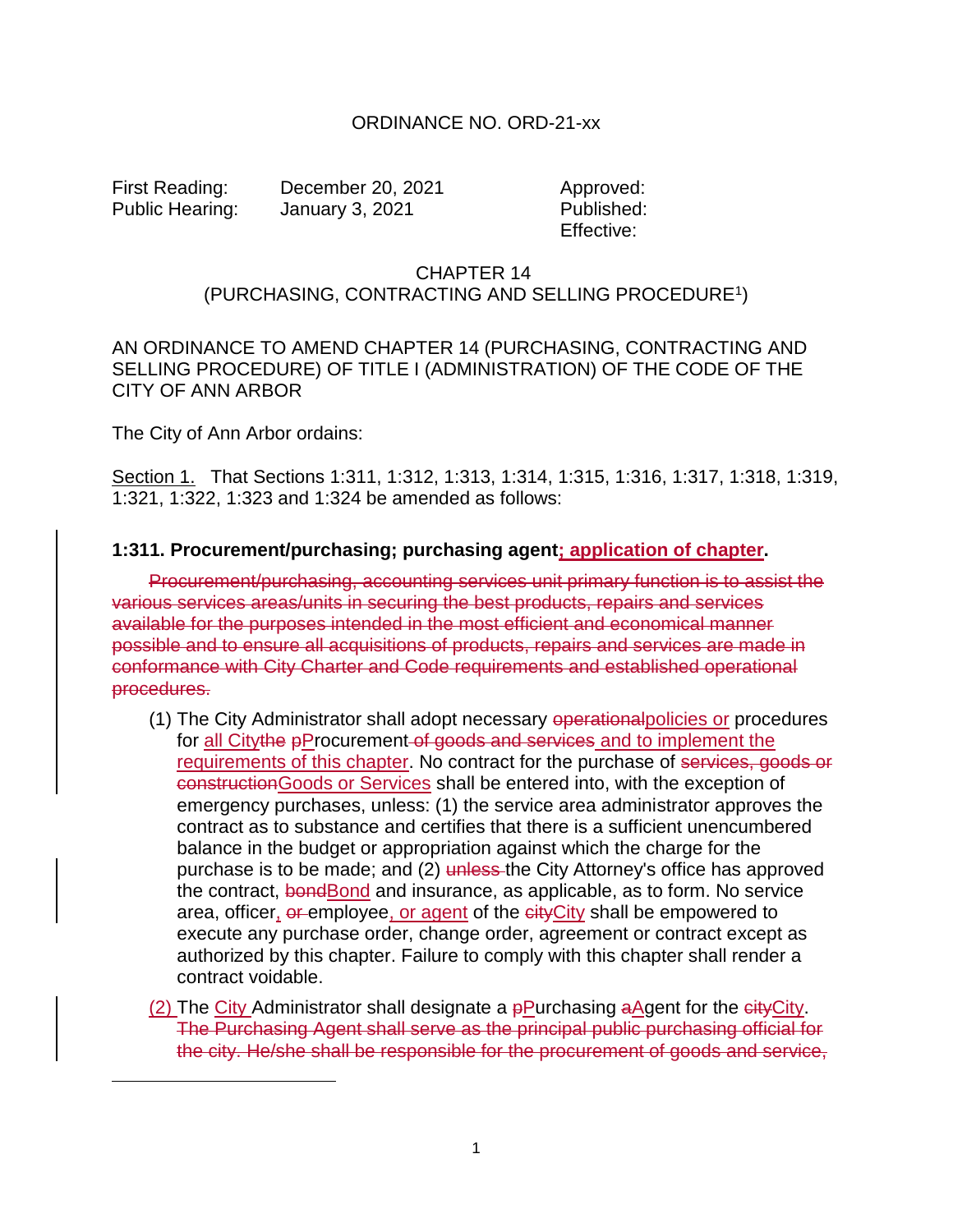and construction as well as disposing of city assets in accordance with this chapter.

 $\left( \frac{2}{3} \right)$  This chapter does not apply to contracts for City employment, including collective bargaining agreements.

(Ord. No. 07-61, § 2, 1-22-08; Ord. No. 19-23, § 1, 7-15-19)

### **1:312. Definitions.**

The following words and phrases used in this chapter, unless a different meaning is clearly required by the context, shall have the following meanings:

- (1) *Available for pPublic iInspection* means one or more of the following: posting, electronically and/or on-site at designated public information boards or other locations<sub>i</sub>, depositing with agencies provided providing unrestricted, no-charge access to public records;<sub>i</sub> or otherwise providing for immediate access to and inspection of bids and proposal documents by prospective bidders, subcontractors, suppliers, and the public.
- (2) *Bonds* means specific security required as part of Pprocurement of goods and services and includes, but is not limited to:
	- a. *Bid Ssecurity bBond:* A bond provided by a guarantor, satisfactory to the eity City and authorized to do business in the state, or the equivalent in cash, or otherwise supplied in a form acceptable to eityCity and approved by the City Attorney to ensure that a bidder shall not withdraw its bid.
	- b. *Payment b*Bond: A bond provided by a guarantor, satisfactory to the eity City and authorized to do business in the state, or the equivalent in cash, or otherwise supplied in a form acceptable to the cityCity and approved by the City Attorney, which assures payments, as required by law, to all persons supplying labor or material for completion of work under the contract.
	- c. *Performance bBond:* A bond provided by a guarantor, satisfactory to the cityCity and authorized to do business in the state, purchased by the successful bidder to protect the eityCity from loss if the bidder is unable to complete the contract as agreed and which secures the fulfillment of all contract requirements.

City may require other forms of bonds, or in addition to or in lieu of bonds any other form of security deemed in the best interest of the city.

- (3) *City* means the City of Ann Arbor, its service areas and their component units.
- (3) *Goods* means one or more item of personal property, supplies, materials, equipment, or other goods.
- (4) *Contract* means the total legal obligation resulting from the parties' agreement as affected this chapter and other applicable law but not including collective bargaining agreements.
- (5) *Contractor* means any person or entity having a contract with the cityCity.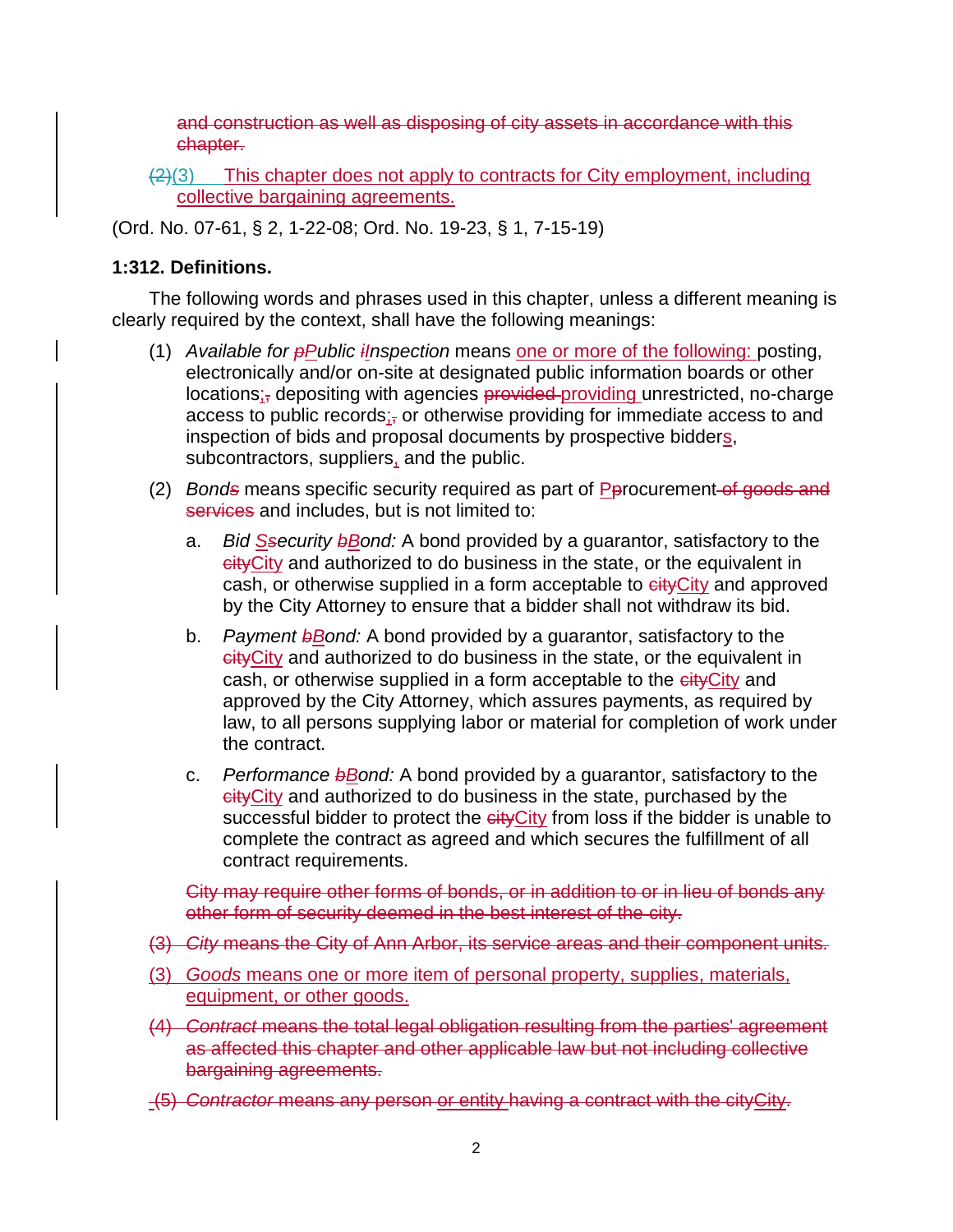- (6) *Cooperative purchasing* means the combination of procurement requirements of 2 or more government or public agencies in order to obtain the benefits of volume purchases and/or reduction in administrative expenses.
- (7) *Environmentally preferable products* means goods and materials that have a less adverse impact on human health and the environment when compared with competing goods and materials. This comparison shall consider raw materials acquisition, production, manufacturing, packaging, distribution, reuse, operation, maintenance, and waste management of the good or material.
- (8) *Environmentally preferable services* means services that have a more beneficial or less adverse impact on human health and the environment when compared with competing services.
- (9)(4) *E-Publishing* means the process of publishing ITB, RFP, andor RFI document electronically on the internet directly or through a bid notification system such as the Michigan Intergovernmental Trade Network (MITN) eprocurement initiative or similar internet site.
- (10)(5) *Invitation to Bbid (ITB)* means a formal request to prospective vendorVendors soliciting price quotations or bids;, and which contains, or incorporates by reference, the specifications or scope of work and all contractual terms and conditions.
- (11) (6) *Local vVendor* means a vVendor that operates a business within the legal boundaries of the City of Ann Arbor. To be considered a *ILocal vVendor*, the  $vV$ endor must have a verifiable business address (not a P.O. Box) at which business is being conducted and the  $\frac{1}{2}$  vendor must also agree to comply with all other policies and requirements of the ITB/RFP.

(12)(7) *Non-responsive Bbid* means a bid/RFP response that does not conform to the mandatory or essential requirements of the ITB/RFP.

- (13)(8) *Procurement* means buying, purchasing, renting, leasing, or otherwise acquiring any Goods or Servicessupplies, services or construction. It also includes all functions that pertain to the obtaining of any supply, service or constructionGoods or Services, including description of requirements, selection and solicitation of sources, preparation and award of contracts, and all phases of contract administration.
- (14)(9) *Professional Sservices* means a type of sServices rendered by members of a recognized profession or specialty which involve extended analysis, exercise of discretion, and independent judgment in their performance, and an advanced, specialized type of knowledge, expertise, or training customarily acquired either by a prolonged course of study or equivalent experience in the field, and for these reasons are unique and not subject to price competition in the usual sense. Examples of "pProfessional sServices" typically acquired by the cityCity include appraisal, architectural and engineering services, software development/design, legal services, and medical services.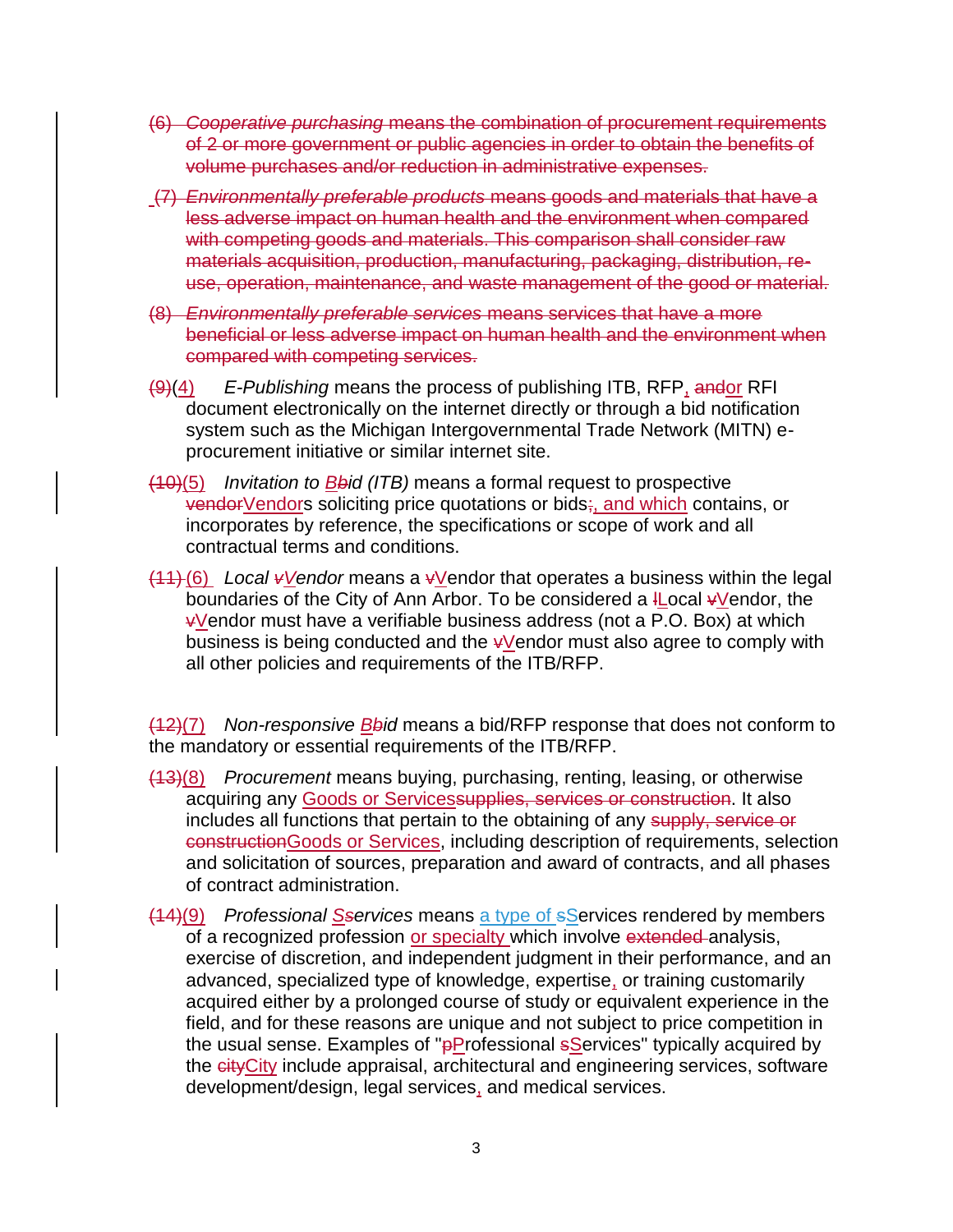- (15) *Quality based selection* means a professional service provider selection based on demonstrated competence and qualifications followed by contract negotiation with the most qualified firm relative to fair and reasonable compensation. (16)
- (10) *Purchasing Agent* means the designated agent for the city and any employee or contractor of the city assigned by the agent any duty or empowered to perform any act or duty. the principal public purchasing official for the City, or their designee, who is responsible for overseeing and coordinating City Procurement and disposal of City assets.
- (17)(11) *Request for Iinformation (RFI)* means a request to potential bidders for information concerning an item or service that will assist the responsible service area of the eityCity in the development of contract specifications.
- (18)(12) *Request for Qquote (RFQ)* means an informal solicitation or request for information, where oral or written quotes are obtained from vendorVendors, without formal advertising or receipt of "sealed" bids. Used only where ordinance does not require formal "sealed" bids, such as small emergency purchases, but price competition is desired.
- (19)(13) *Request for Pproposal (RFP)* means a more detailed, formal competitive bid solicitation method used for requirements exceeding authorized limits when it is expected that negotiations with 1 or more bidders may be required with respect to any aspect of the contract requirements, or other factors will be considered in the selection of the contractor/consultant in addition to price.
- (20) *Responsible bidder means:*
	- (a) For purchases or contracts for supplies, materials, equipment or other expenditure obligating the city in excess of \$25,000.00, a person who has the capability in all respects to perform fully the contract requirements and who fits the criteria identified in the invitation for bids.
	- (b) For construction projects, a person or entity who has the capability in all respects to perform fully the contract requirements, fits the criteria identified in the invitation for bids, and who submits documentation or information meeting the following requirements for projects or contracts within the following tiers of estimated value:
		- (i) Tier 1 In excess of \$25,000.00 to \$100,000.00:
			- 1. Bidder's state and local licenses, including license number(s), along with a statement confirming that all subcontractors, employees and other individuals working on the construction project will maintain current applicable licenses required by law for all licensed occupations and professions.
			- 2. The qualifications of management and supervisory personnel to be assigned by the bidder to the project.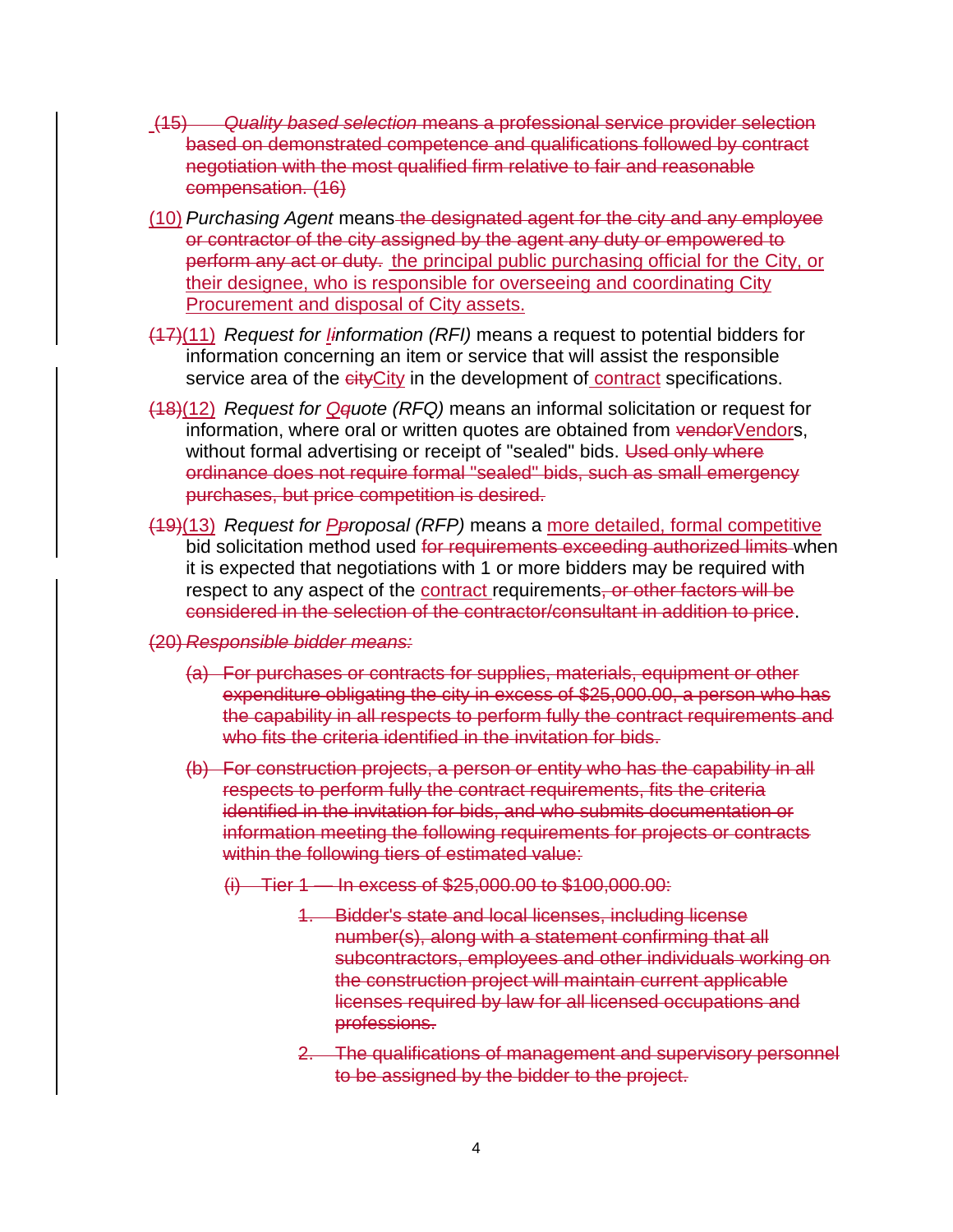- 3. A statement from bidder that construction workers will not be misclassified as independent contractors in violation of state or federal law.
- 4. A statement from the bidder as to what percentage of its work force resides within the City of Ann Arbor, and what percentage resides in Washtenaw County, Michigan, and the same information for any subcontractors.
- 5. Documentation as to employee pay rates and whether the bidder provides health insurance, pension or other retirement benefits, paid leave, or other benefits to its employees.
- 6. A list of portions of the project bidder reasonably believes will be subcontracted, if applicable, and the names of the subcontractors.
- 7. Assurance that bidder is an equal opportunity employer and does not discriminate on the basis of race, sex, pregnancy, age, religion, national origin, marital status, sexual orientation or gender identity, height, weight, or disability.
- 8. Evidence of bidder's equal employment opportunity programs for minorities, women, veterans, returning citizens, and small businesses.
- 9. Proof of insurance for the project, including certificates of insurance, confirming existence and amount of coverage for liability, property damage, workers compensation, and any other insurances required by the proposed contract documents.
- 10. References from individuals or entities the bidder has worked for within the last 5 years.
- 11. A list of projects completed within the past 5 years of comparable size/complexity, including dates, clients, approximate dollar value, and size.
- 12. Bidder's debarment by any federal, state or local governmental unit and/or findings of non-responsibility or non-compliance with respect to any public or private construction project performed by the bidder.
- 13. A list of all of bidder's litigation and arbitrations currently pending and within the past 5 years, including an explanation of each (parties, court/forum, legal claims, damages sought, and resolution).
- 14. Bidder's violations of state, federal or local laws or regulations, including OSHA or MIOSHA violations, state or federal prevailing wage laws, wage and hour laws, worker's compensation or unemployment compensation laws, rules or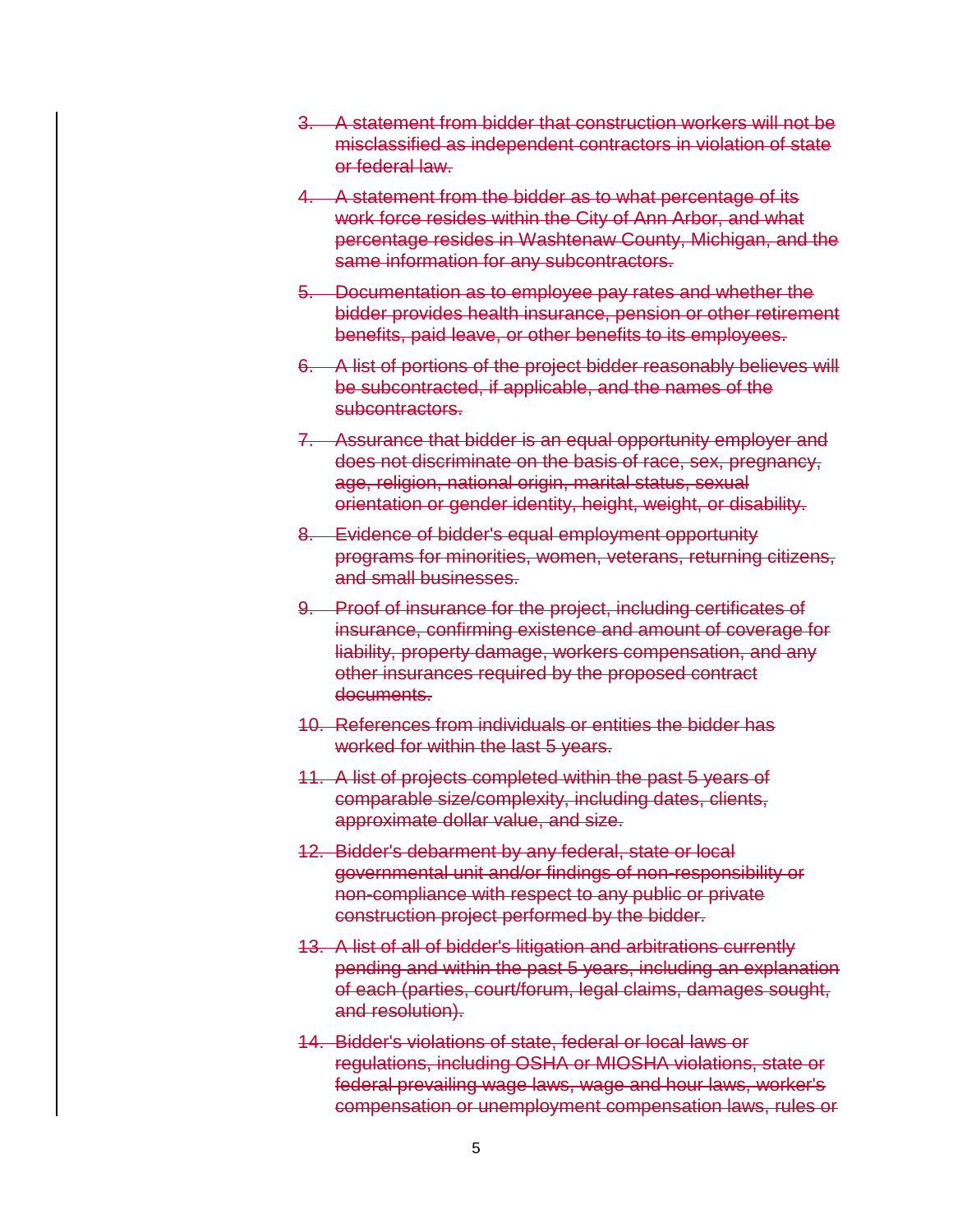regulations, issued to or against the bidder within the past 5 years.

- 15. Whether a fitness for duty program (drugs and alcohol) will be used for employees working on the proposed job site, and if so, a description of the program.
- (ii) Tier 2 \$100,001.00 to \$250,000.00:
	- 1. All Tier 1 requirements.
	- 2. Whether bidder has a MIOSHA-approved safety-training program for employees to be used on the proposed project job site, and if not, whether bidder has a safety training program.
	- 3. Bidder's current workers compensation experience modification rating ("EMR").
	- 4. Whether masters, journeypersons, and/or apprentices are to be used on the project, and if so, the ratio of masters and journeypersons to apprentices proposed to be used on the construction project job site, documentation of master or journeyperson certification or status and the source for same, and if not, the qualifications of employees who will be assigned to work on the project.
	- 5. Whether the bidder participates in a registered apprenticeship program (RAP) registered with the United States Department of Labor Office of Apprenticeship or by a State Apprenticeship Agency recognized by the Office of Apprenticeship, and if not, bidders program for assessing the skills and qualifications of its employees.
	- 6. Verification that the bidder is in compliance with all applicable state and federal laws and visa requirements regarding the hiring of non-U.S. citizens, and disclosure of any work visas sought or obtained by the bidder, any of the bidder's subcontractors, or any of the bidder's employees or independent contractors, in order to perform any portion of the project.
- (iii) In excess of \$250,000.00:
	- 1. All Tier 1 and 2 requirements.
	- 2. Bidder's audited financial information current within the past 12 months, such as a balance sheet, statement of operations, and bonding capacity. Evidence that bidder has financial resources to start up and follow through on the project(s) and to respond to damages in case of default as shown by written verification of bonding capacity equal to or exceeding the amount of the bidder's scope of work on the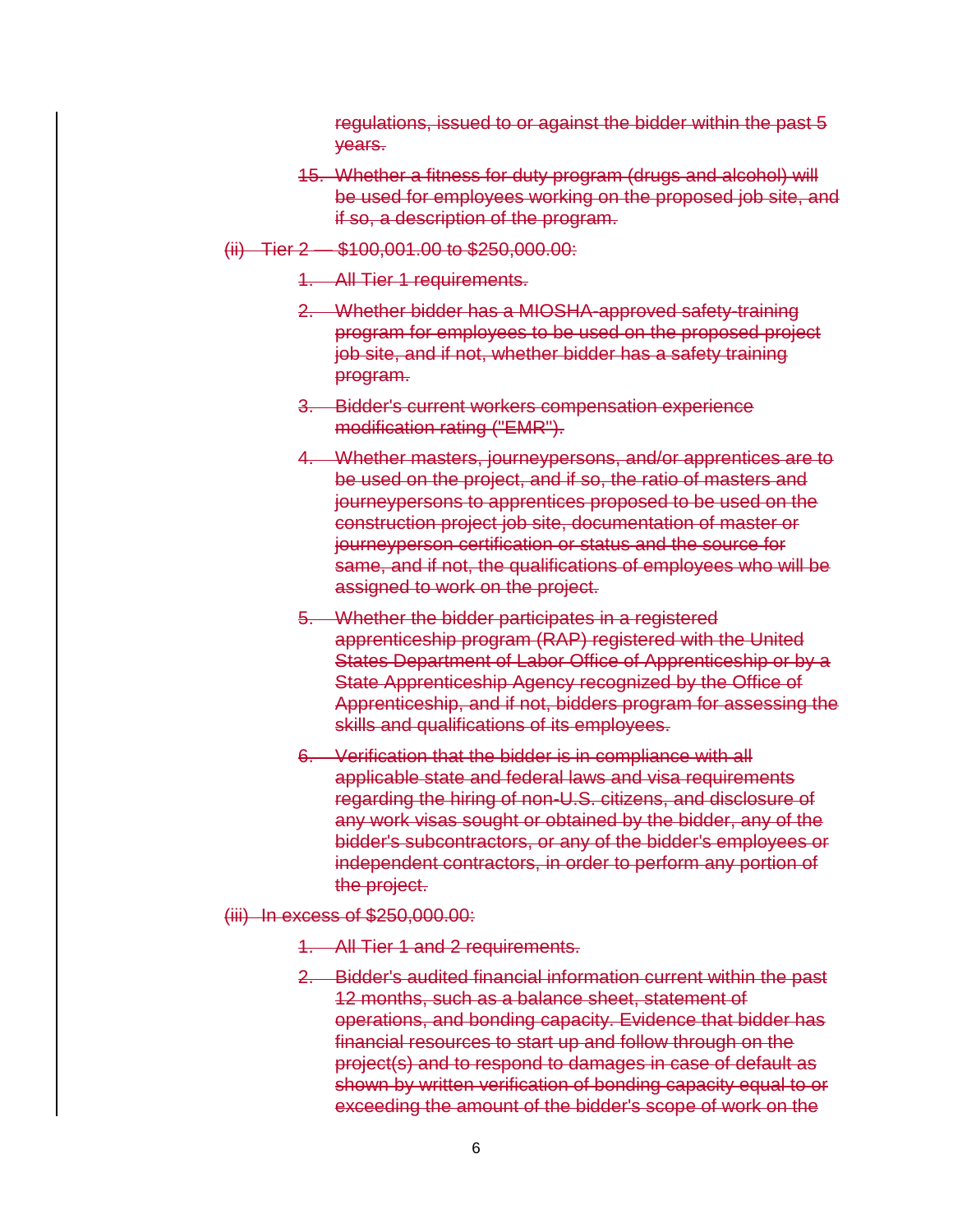project. The written verification must be submitted by a licensed surety company rated "B+" (or better) in the current A.M. Best Guide and qualified to do business within the State of Michigan, and the same audited financial information for any subcontractor estimated to be paid more than \$100,000.00 related to any portion of the project.

- 3. Evidence of any quality assurance program used by the bidder and the results of any such program on the bidder's previous projects.
- (21)(14) *Responsive bBidder* means a person or entity who has submitted a bid, which conforms in all respects to the requirements set forth in the **ITB/RFP** or other solicitationinvitation for bids.
- (22)(15) *Services* means the furnishing of labor, timeskill, advice, or effort, as opposed to furnishing Goods. by a contractor not required to deliver a specific end product, other than reports which are merely incidental to required performance. This term includes consultant services other than architectural, engineering, land surveying, construction management, and related services.
- (23) *Sole source* means the only known vendor possessing the unique and singularly available capability based on technical qualifications, time constraints, or personnel expertise, to meet the requirements of the solicited bid/RFP.
- (24) *Subcontractor* means any person having a contract to perform work or render service to a prime contractor as a part of the prime contractor's agreement with the city.
- (25) *Supplies* means all personal property including but not limited to equipment, materials, printing, and insurance.
- (26) *Tie bid* means bids that are equal in all aspects (price, quality, specifications, etc.)
- (27)(16) *Vendor* means any person or entity who offers gGoods for purchase or Sservices for hire.

(Ord. No. 07-61, § 2, 1-22-08; Ord. No. 09-16, § 1, 5-18-09; Ord. No. 20-21 , § 1, 7-20- 20)

### **1:313. Purchases or contracts of \$25,000.0075,000.00 or less.**

-The City Administrator may make purchases and enter contracts for Services under \$75,000.00 without Council approval. Purchases of supplies, materials or equipment, the cost of which is \$25,000.00 or less, may be made in the open market but such purchases shall, where practicable, be based on at least 3 competitive bids and shall be awarded to the lowest responsible bidder. Competitive bids shall be solicited through a traditional sealed bid procedure, or alternative means, including but not limited to E-Publishing and electronic submission or reverse auction methods providing the method used preserves the integrity of the competitive bid process and is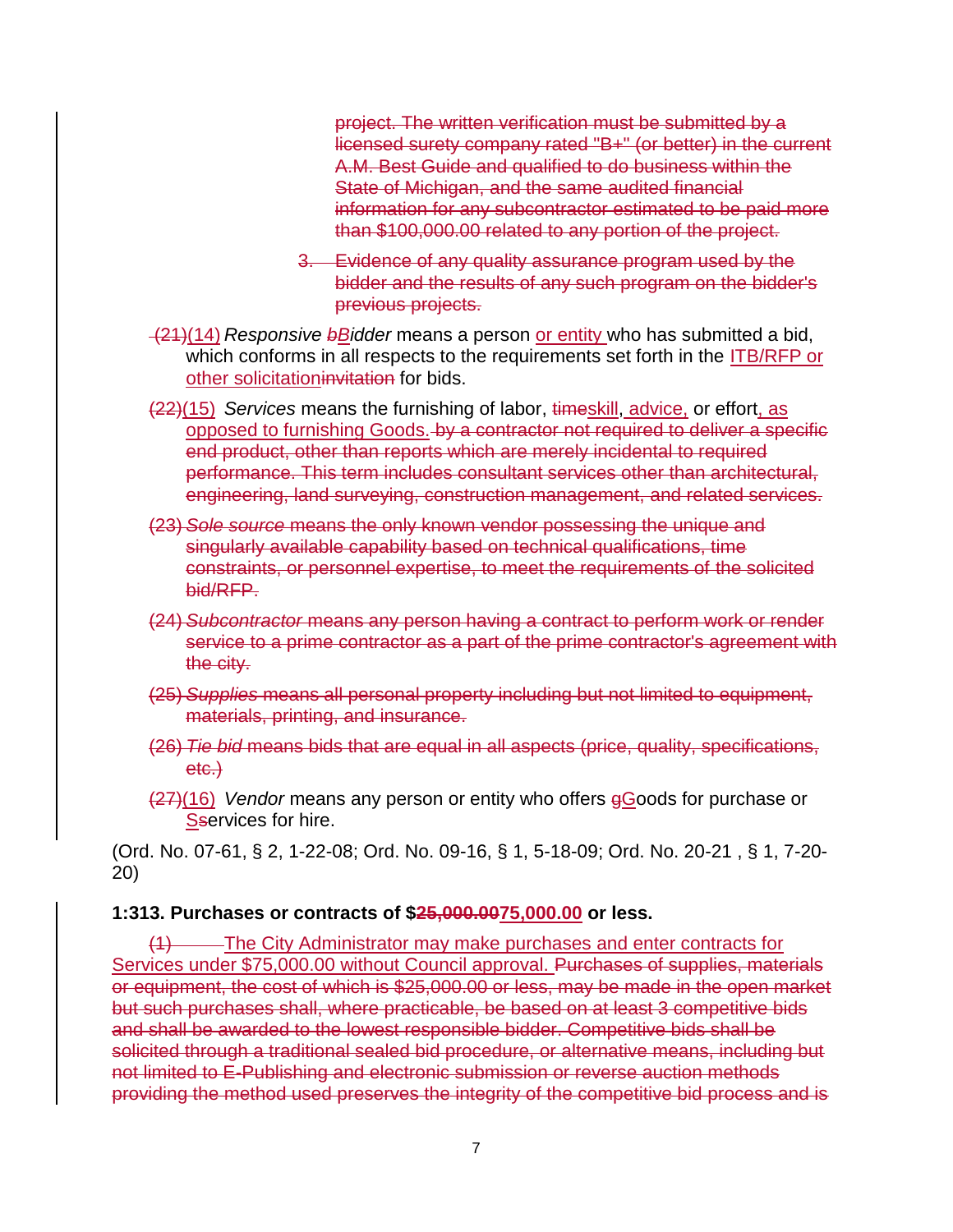in accordance with adopted administrative policies and published operational procedures of the procurement unit. Any or all bids may be rejected. The City Administrator is authorized to purchase personal property or to contract for the purchase of personal property or services without the necessity of Council approval in cases where the total amount of the purchase will not exceed \$25,000.00. When a purchase or contract for sServices exceeds \$25,000.0075,000.00, it must be approved by the City Council. The City Administrator shall adopt policies or procedures for the Procurement authorized in this section, which in the City Administrator's determination provide the overall best value to the City. The City Administrator's policies and procedures shall adopt rules to preventnot permit purchases inconsistent with this chapter. The Purchasing Agent shall-may publish operational procedures, after approval by the City Attorney, to the extent necessary or appropriate to implement the City Administrator's policies and proceduresadministrative rules.

(Ord. No. 07-61, § 2, 1-22-08; Ord. No. 09-16, § 2, 5-18-09)

### **1:314. Purchases or contracts over \$25,000.0075,000.00.**

Any expenditure for Goods or Servicessupplies, materials, equipment, construction  $\overline{project_1}$  or a contract obligating the  $\overline{city}$  where the amount of the  $\overline{city}$ 's expenditure or obligation is in excess of \$25,000.0075,000.00 shall be governed by the provisions of this section.

- (1) Notice inviting requesting competitive bids, whether- a traditional sealed bid procedure, E-Publishing and electronic submission, reverse auction, or other bidding method, through any of the means specified in section 1:313 above shall be made aAvailable for pPublic ilnspection at least 5 business days before the final date for submitting bids thereon, and, in the case of contracts requiring bidders to prequalify, at least 5 business days before the final date for submission of sworn statements. Such notice shall give briefly the specifications of the Goods, Servicessupplies, materials or equipment or construction project, or other matter to be contracted for, and shall state the amount of bond Bond or other security, if any is to be required, to be given with the contract. The notice shall state the time limit, the place of filing, the time of opening bids, and notice of any mandatory pre-bid meeting (if applicable), and shall also state that the right is reserved to reject any or all bids. Any other conditions of award of the contract shall also be stated in general terms. In the case of contracts over \$25,000.0075,000.00 for the construction, maintenance, or repair of public works, the City Administrator may elect to use the prequalification procedure provided for inthe notice shall state that bidders must prequalify as required by this chapter.
- (2) If requested by the Sservice Aarea Aadministrator, the Purchasing Agent shall also solicit bids from a reasonable number of qualified prospective bidders by sending each a copy of the notice requesting bids, which and notice thereof shall also be posted in the City Hall. Solicitation under this subparagraph may be made by any and all available means, including but not limited to electronic mail groups (e.g. Lists Servs) and professional organizations' electronic bulletin boards.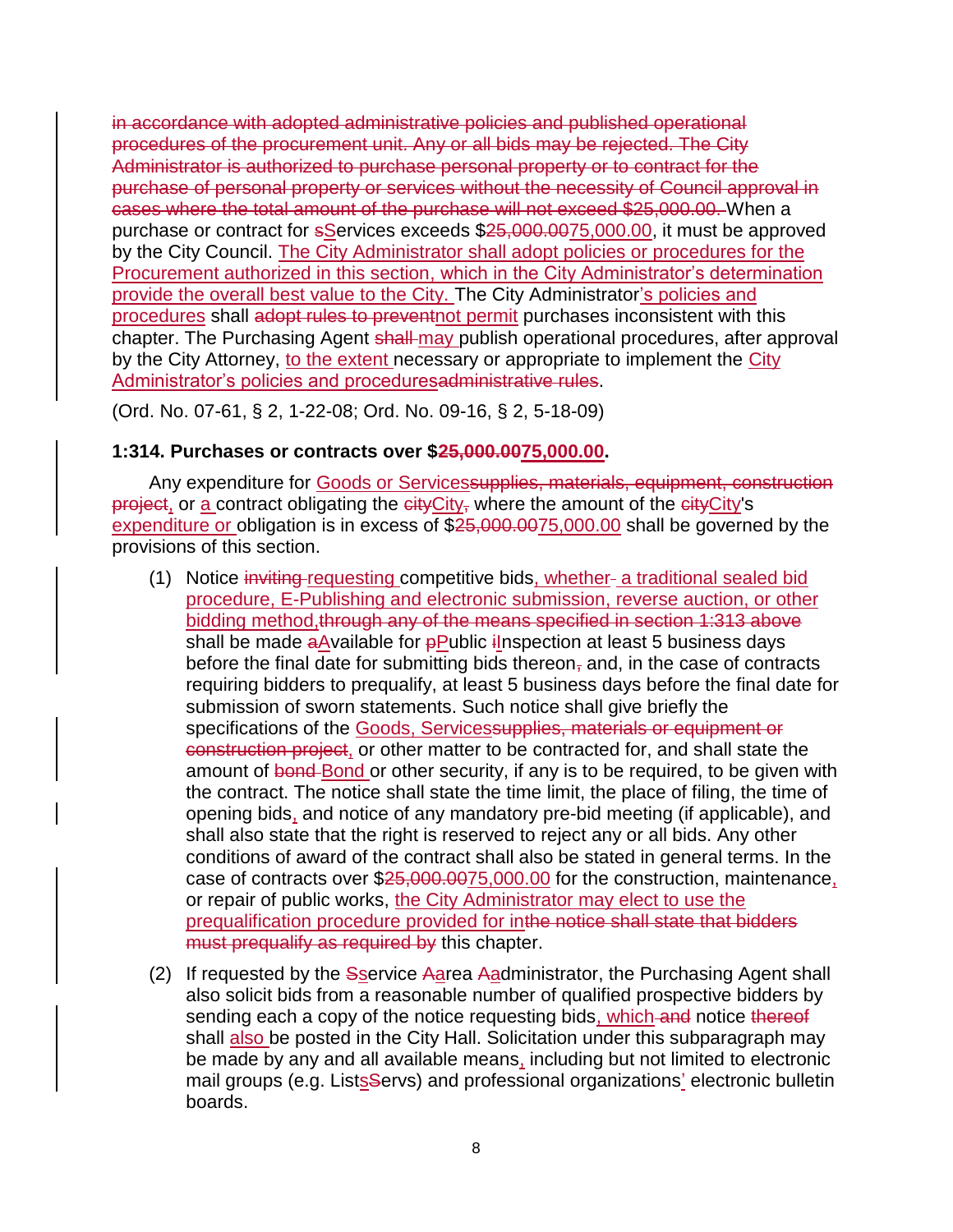- (3) Unless prescribedset by the City Council, the Sservice Aarea Aadministrator shall prescribe set the amount of any security to be deposited with any bid, which deposit shall be in the form of cash, certified or cashier's check, or bBond written by a surety company authorized to do business in the State of Michigan. The amount of such security shall be expressed in terms of percentage of the bid submitted. Unless fixed set by the City Council, the Sservice Aarea Aadministrator, after consultation with the City Attorney as appropriate, shall fix set the amount of the performance bBond and, in the case of construction contracts, the amount of the labor and material bBond to be required of the successful bidders. Unless otherwise allowed under the City Administrator's adopted operational policies and procedures specified in section 1:313 abovethis chapter, ITBs which require a bBid Security bBond or other forms of bBonds, may not be submitted electronically.
- (4) Vendors shall submit bids documents for all projects in the format specified in the notice requesting bids, which may, except as prohibited by subsection 1:314(3) above, be an electronic file format by email, compact disck, or traditional sealed bid, so long as the format selected preserves the integrity of the competitive bid process. The Purchasing Agent shall include a statement in all bid documentseach request for bids indicating whether electronic signature is acceptable where certification of documents is required and if not, the requirements for separate submission of executed and sealed documents required by the bid documents (including but not limited to construction drawings, bond Bonds written by a surety company, and similar documents). The Purchasing Agent shall establish a secure submission procedure when electronic transmittal is allowed for estimates, quotes, and cost proposals (such as assigned passwords or other restricted access processes).
- (5) Bids shall be opened in public by the Purchasing Agent (unless another employee is designated by the City Administrator) and aAvailable for **pPublic** inspection at the time and place and manner designated in the notice requesting bids. The bids shall thereupon be carefully examined and tabulated. After tabulation, all bids may be inspected by the competing bidders. If the bid amount is in excess of \$25,000.0075,000.00, the tabulation of the bids shall be reported to the City Council with the recommendation of the City Administrator for award to the bidder that provides the best value to the City.
- (6) At the time bids are submitted to the City Council for award, the contract to be executed shall also be submitted. If the City Council approves a bid, it shall approve the contract. The contract shall be executed following the filing of required bond Bonds and insurance evidence approved by the City Attorney. The City Council shall have the right to reject any or all bids and to waive irregularities in bidding and to accept bids which do not conform in every respect to the bidding requirements. If all bids are rejected, or if no bids are received, City Council may obtain new bids or authorize the City Administrator to negotiate in the open market for a contract at a reasonable price, or to purchase in the open market, or to have the work performed by City employees.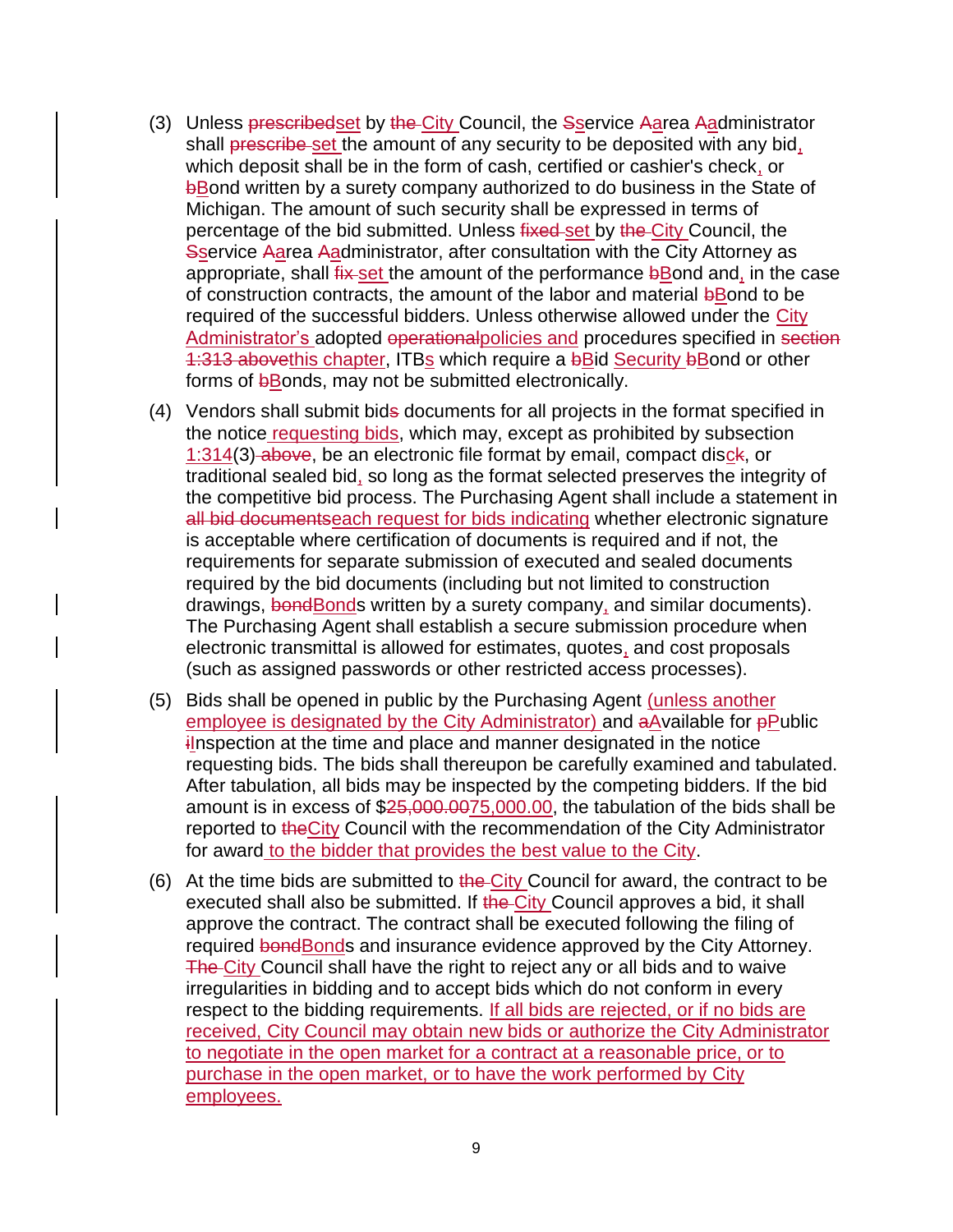- (7) At the time any public works construction, maintenance, or repair contract is executed by a contractor, the contractor shall file a bondBond executed by a surety company, authorized to do business in the State of Michigan, to the cityCity, conditioned upon the performance of said contract and holding the cityCity harmless from all expense of inspection, engineering, and otherwise caused by the delay in the completion of any improvement and further conditioned to pay all laborers, mechanics, subcontractors, and material suppliers as well as all just debts, dues, and demands incurred in the performance of such work. Such contractor shall also submit to the eityCity proof of insurance, naming the  $\frac{e}{f}$  as an insured party and holding the cityCity harmless from all liability, losses, or damages caused by the contractor, the contractor's agents, employees, or subcontractors. Such insurance policy shall have limits as determined by the eityCity. Evidence of the insurance must comply with the requirements set forth in the contract documents. In the discretion of the City Administrator, the bondBond requirement may be waived for contracts of less than \$50,000.00.
- $(8)$  All bids, deposits of cash, or certified or cashier's checks may be retained until the contract is awarded and signed. If any successful bidder fails or refuses to enter into the contract within 10 days after the same has been awarded or such other timeline set forth in the contract documents, or fails or refuses to file any bond **Bond** required within the same time, the deposit accompanying the bid shall be forfeited to the eityCity, and the City Council may, in its discretion, award the contract to the next lowest responsible bidder that provides the next best value to the City or said-the contract may be readvertised put out for bid again or abandoned.
- (9) The City Administrator shall adopt policies or procedures for determining which bidder provides the best value to the City for the purpose of providing a recommended bidder to City Council. The City Administrator shall direct the creation of scoring rubrics for evaluating construction bids in the following manner:
	- (a) Each responsive bidder shall have their bid evaluated qualitatively by the following criteria:

i. Price

- ii. Qualifications, Experience and Accountability
	- 1. Qualifications and experience of the bidder and of key persons, management, and supervisory personnel to be assigned by the bidder.
	- 2. References from individuals or entities the bidder has worked for within the last 5 years including information regarding records of performance and job site cooperation.
	- 3. Evidence of any quality assurance program used by the bidder and the results of any such program on the bidder's previous projects.
	- 4. A statement from the bidder as to any major subcontractors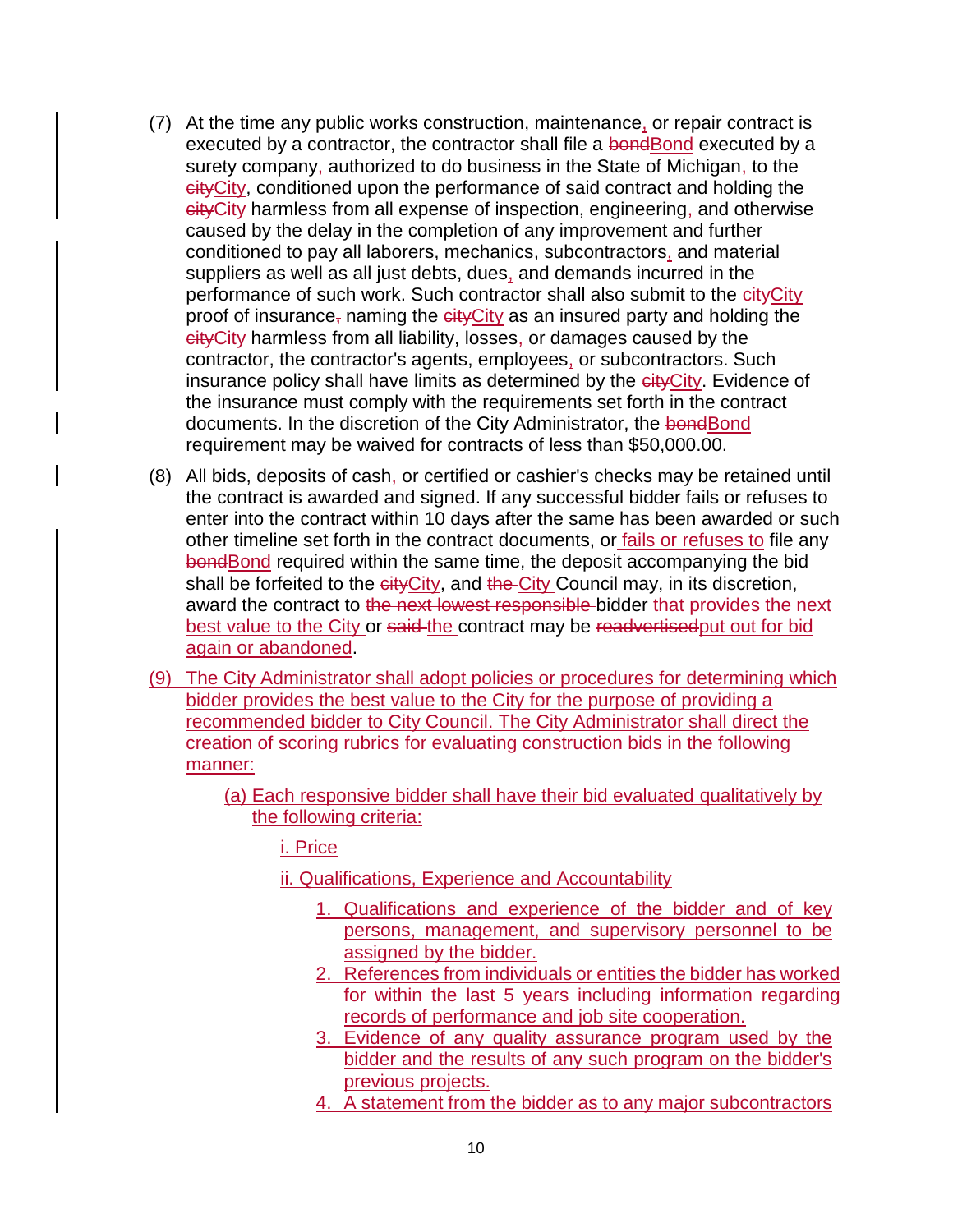it expects to engage including the name, work, and amount. iii. Workplace Safety

- 1. Documentation of an on-going, Michigan OSHA-approved safety-training program for employees to be used on the proposed job site.
- 2. Evidence of the bidder's worker's compensation Experience Modification Rating ("EMR"). Preference within this criterion will be given to an EMR of 1.0 or less based on a three-year average.
- 3. Evidence that all craft labor that will be employed by the bidder for the project has, or will have prior to project commencement, completed at least the OSHA 10-hour training course for safety established by the U.S. Department of Labor, Occupational Safety & Health Administration.
- 4. The safety record of bidder and major subcontractors, including OSHA, MIOSHA, or other safety violations.
- iv. Workforce Development
	- 1. The ratio of masters or journeypersons to apprentices proposed to be used on the construction project job site, if apprentices are to be used on the project.
	- 2. Documentation as to bidder's pay rates, health insurance, pension or other retirement benefits, paid leave, or other fringe benefits to its employees.
	- 3. Documentation that the bidder participates in a Registered Apprenticeship Program that is registered with the United States Department of Labor Office of Apprenticeship or by a State Apprenticeship Agency recognized by the USDOL Office of Apprenticeship.
- v. Social Equity and Sustainability
	- 1. A statement from the bidder as to what percentage of its workforce resides in the City of Ann Arbor and in Washtenaw County, Michigan. The City will consider in evaluating which bids best serve its interests, the extent to which responsible and qualified bidders are able to achieve this goal.
	- 2. Evidence of Equal Employment Opportunity Programs for minorities, women, veterans, returning citizens, and small businesses.
	- 3. Evidence that the bidder is an equal opportunity employer and does not discriminate on the basis of race, sex, pregnancy, age, religion, national origin, marital status, sexual orientation, gender identity or expression, height, weight, or disability.
	- 4. The bidder's proposed use of sustainable products,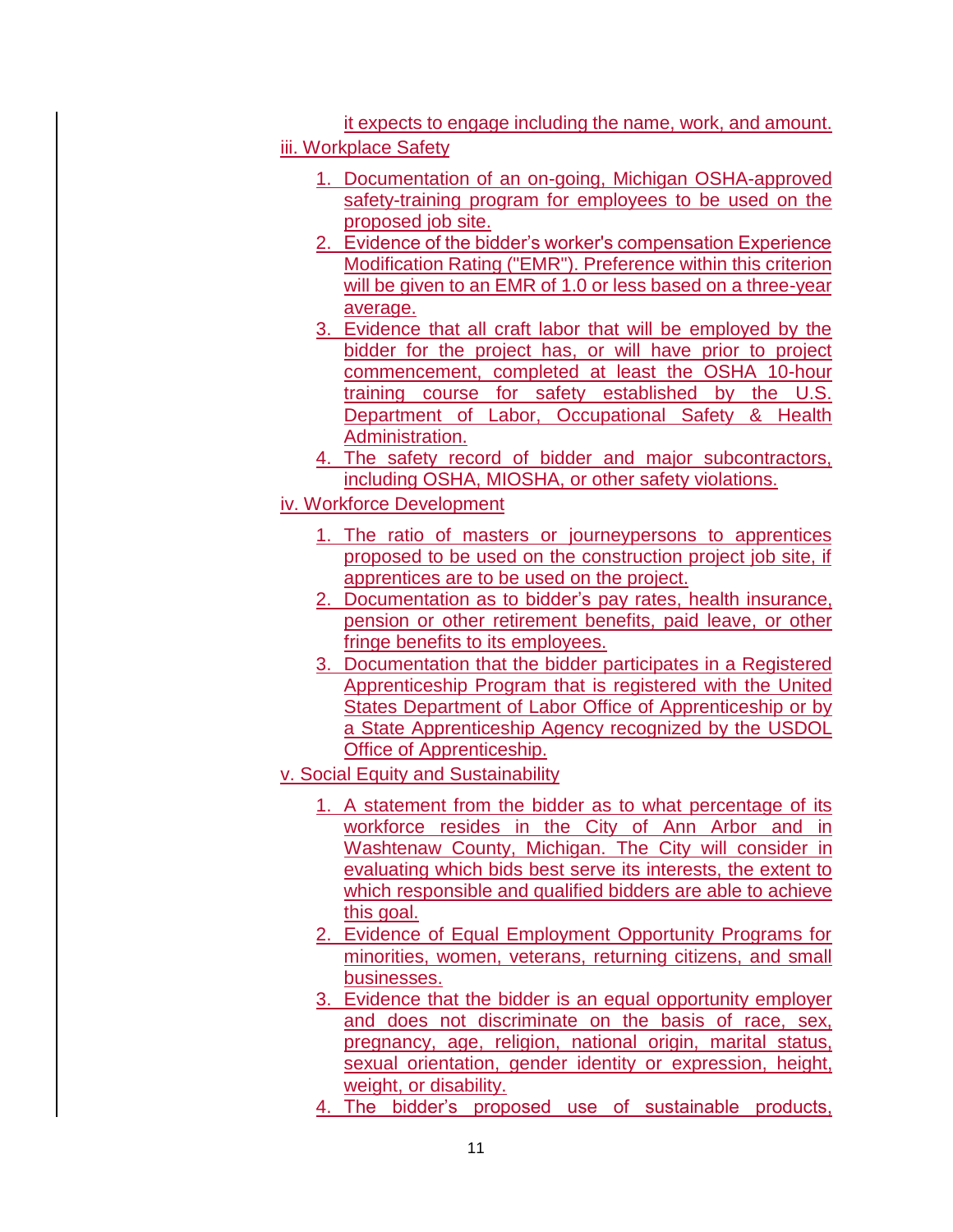technologies, or practices for the project, which reduce the impact on human health and the environment, including raw materials acquisition, production, manufacturing, packaging, distribution, reuse, operation, maintenance, and waste management.

5. The bidder's environmental record, including findings of violations and penalties imposed by government agencies.

(b) The following criteria may also be included at the City's discretion:

# i. Work Plan

- 1. The proposed work plan to complete the project including such information as the schedule, staging, materials and equipment to be used, methods and techniques for completing the work that will be employed, plans to maintain operations at City facilities or access to city infrastructure during construction if desired by the City, or other criteria as determined by the City in the bid documents.
- (c) Each evaluation criteria (Price, Qualifications, Experience and Accountability, Workplace Safety, Workforce Development, Social Equity and Sustainability, and/or Work Plan) shall be weighted equally in terms of numerically scoring a bid.

(Ord. No. 07-61, § 2, 1-22-08; Ord. No. 09-16, § 3, 5-18-09)

# **1:315. Public works, qualifications required.**

- (1) Pursuant to Act 170 of the Public Acts of 1933, State of Michigan, as amended (MCL 123.501 et seq.), the City Administrator may require the prequalification of prospective bidders for public works improvements (i.e., construction, maintenance and/or repair of public works, except public buildings). This section 1:315 only applies when such prequalification is required. If prequalification is required, no bids shall be received from any person (as defined in Act 170 of 1933) who has not submitted the sworn statement herein required for such contracts, nor shall any bid be considered or accepted from any person who has not been found qualified and fitted to perform the work in accordance with the terms of this section and pursuant to the procedure herein prescribed. Prequalification, as herein prescribed, shall be required of all bidders on public works improvements exceeding a total cost of \$5,000.00 or such other amount as may be established by the City Administrator whenever bBonds are not submitted to insure contract performance and payment of laborers and materialmen.
- $(2)(4)$  Not later than 10 days prior to the time of the opening of bids for public works improvements in the City of Ann Arbor, every prospective bidder shall file with the City Clerk a sworn statement in answer to a questionnaire or inquiry of standard form available from and furnished by the procurement unitPurchasing Agent setting forth his the bidder's qualifications to satisfactorily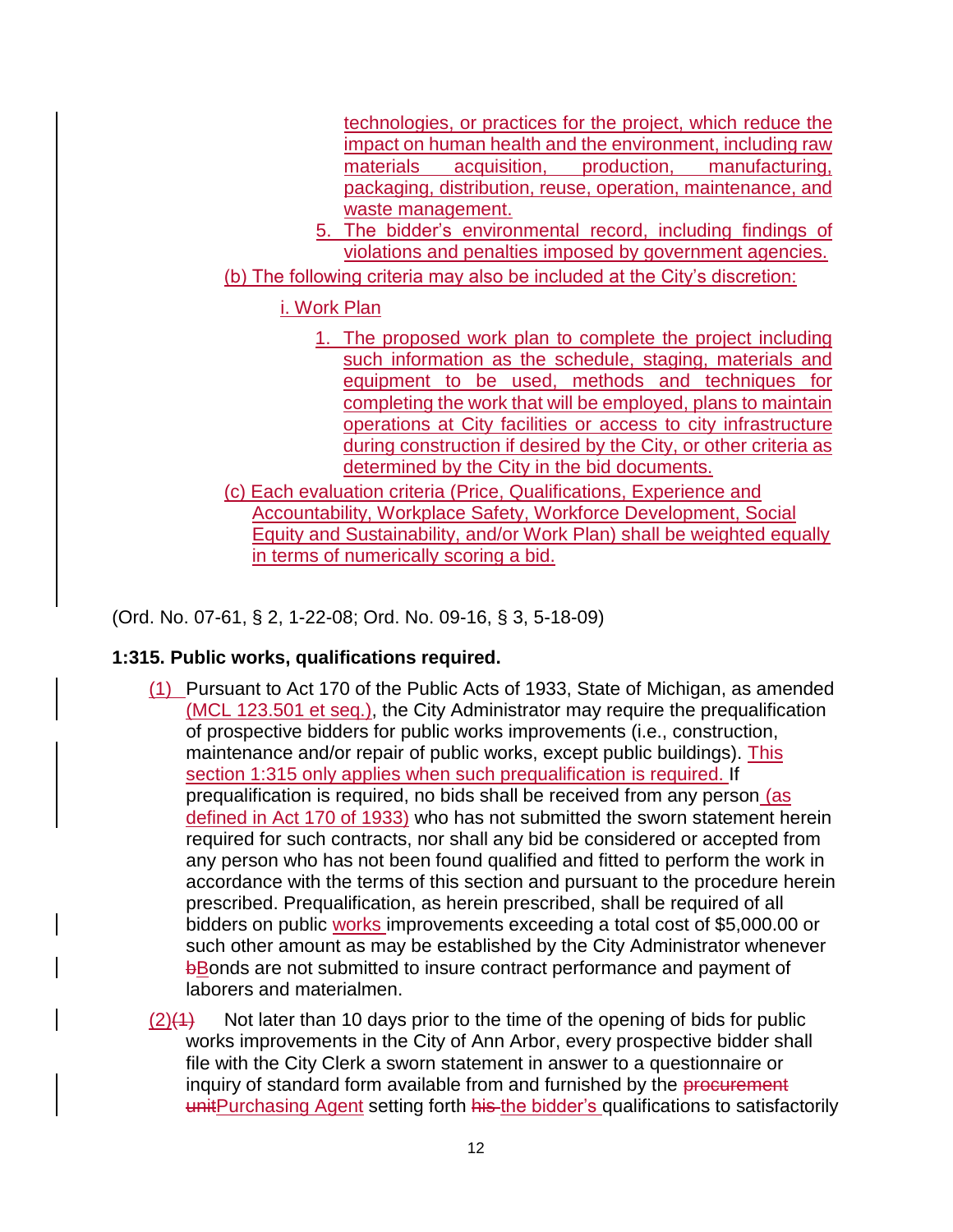carry out the work to be performed within the time stipulated or certify that he the bidder is prequalified by the Michigan State Highway Department to do the work required. Said qualifications include statements of the construction equipment and facilities available for use on the work advertised, his the bidder's past performance on work of a similar nature and his the bidder's financial resources. Such statements shall designate and describe the plant, equipment, and facilities of the prospective bidder, relate his the bidder's experience in doing the same or similar work and disclose his the bidder's financial resources, specifying the amount of his-liquid and other assets and liabilities and the number and amount of his other existing contracts or commitments, including and indicating those with the eity City, and such other information as shall be required on the inquiry or questionnaire form. Such statements shall be and remain confidential and shall not be imparted to another person without the written consent of the prospective bidder unless disclosure is required by law., provided, however, that any A prospective bidder who has previously been judged qualified for work of a similar nature by the cityCity within 1 year from the date of a bid opening need not separately qualify for such public contracts unless required to do so by the procurement unitPurchasing Agent. The Purchasing Agent or designee shall thereupon, within 5 days, examine said statements and shall make such investigation as, in his/herthe Purchasing Agent's discretion, appears necessary, and thereupon shall, at least 5 days before bids are opened, immediately notify, by registered mail at the address given in the statement or electronically to an electronic address given in the statement, each of the persons who have submitted statements whether or notif their bid on said work will not be considered if submitted.

- $(3)(2)$  Any prospective bidder who has been notified that their bid will not be considered may, within 24 hours after the receipt of such notice, request a review of the matter beforeby the City CouncilAdministrator of the decision not to consider their bid.
- $(4)(3)$  Any prospective bidder agreed ataggrieved by the determination of the cityCity shall have the right of appeal by mandamus, certiorari, or other proper remedy to the applicable court of jurisdiction. A bidder is not required to request a review before City Council Administrator prior to seeking judicial review.
- $(5)(4)$  Should any of the matters or things set forth in the sworn statement or questionnaire submitted by a prospective bidder as provided in subparagraph (1) of this sectionsection  $1:315(2)$ , or which may be submitted at any hearing provided for in section 1:315(3)subparagraph (2) of this section, be found to be false, deceptive, or fraudulent, the person who filed or caused to be filed such statements or so testified at any hearing shall be guilty of a violation of this Code.

 $(6)(5)$  Nothing in this chapter shall be construed or utilized to negate, circumvent, or obstruct the full implementation of the equal employment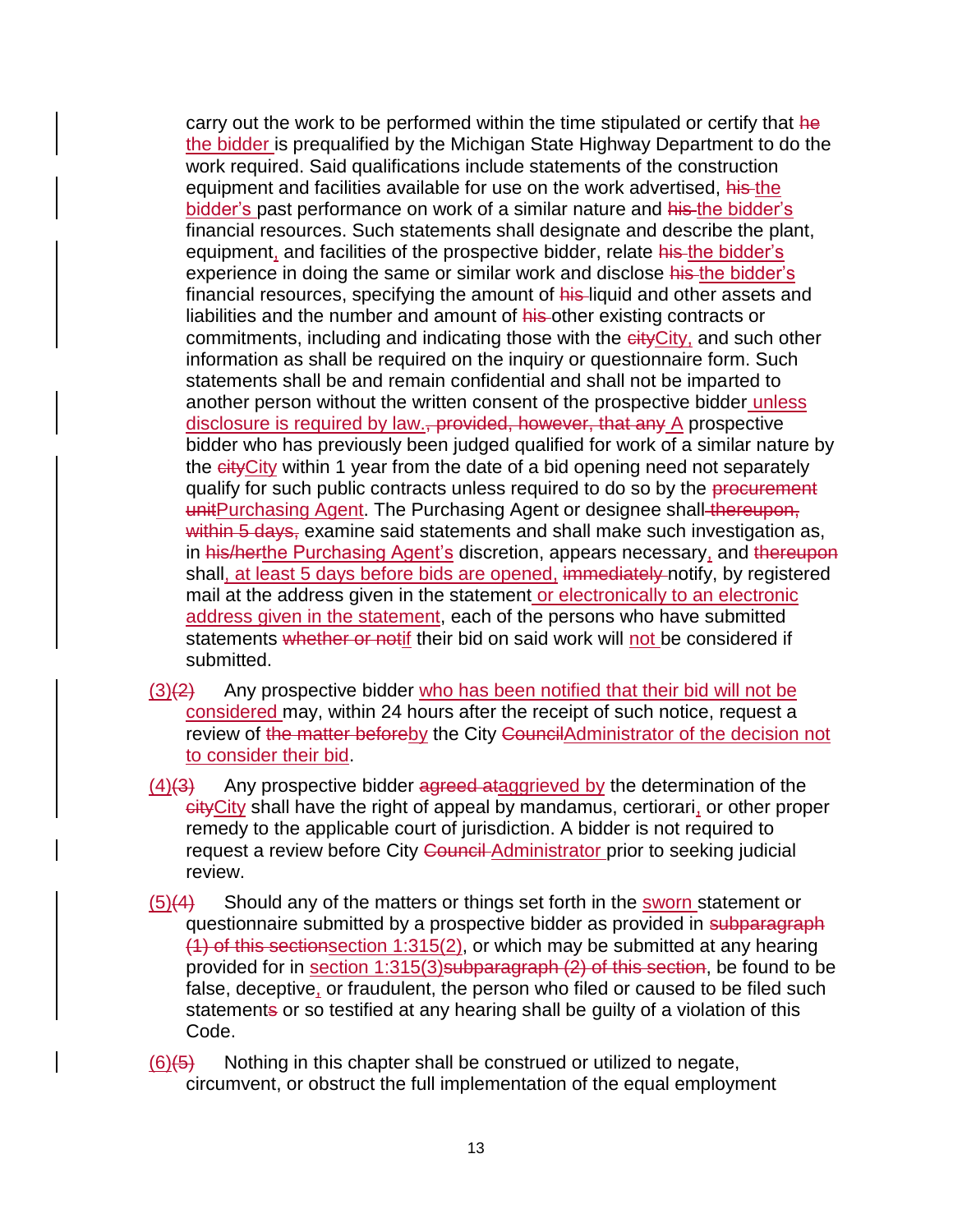opportunity policies of the City of Ann Arbor, the State of Michigan, or the federal government.

(Ord. No. 07-61, § 2, 1-22-08)

### **1:316. Exception to competitive bidding.**

Competitive bidding shall not be required in the following situations:

- (1) The cityCity may redeploy or direct-transfer gGoods or equipment between service areas/units.
- (2) The eity City may join in cooperative purchasing arrangements with the State of Michigan and/or other government units or public agencies by combining purchasing requirements in order to obtain the benefits of volume purchases or a reduction in administrative expenses. The cityCity may accept extended government pricing with appropriate documentation, if it is determined by the City Administrator or City Council to be cost-effective and in the eity City's best interest. In addition tThe cityCity may participate in cooperative (i.e., joint) bidding in which 2 or more public agencies agree on specifications and contract terms for a given item and combine their requirements for this item in a single ITB if it is determined by the City Administrator or City Council to be cost-effective and in the City's best interest. when cost-effective and in the city's best interest. Subsequent to the award of a cooperative bid, each public agency will issue and administer its own purchase order or contract.
- (3) Procurement of Pprofessional Sservices shall follow the monetary criteria established above; however, services may be procured through a request for proposals or quality-based selection, as deemed practical and reasonable, subject to approval of the contract by the City Attorney and the City Administrator or City Council as required by this chapter. Award shall be made of to the Perofessional Sservices provider determined to be best qualified based on the evaluation factors set forth in the selection process and negotiation of a-fair and reasonable compensation.
- (4) For Procurement over \$25,000.00 of supplies, services or equipment where competitive bidding is not required by law or City Charter and either clearly is not practical or no advantage would result to the eityCity by requiring competitive bidding, the City Council, upon the written recommendation of the City Administrator, may authorize the execution of a contract without competitive bidding. Where a contract is let without competitive bidding, the proposed contract shall be approved by the City Attorney as to form and content, unless prepared by him by direction of the Council, and submitted to the Council.
- (5) Notwithstanding anything in section 1:316(4)Regardless of any provision of this chapter, and except to the extent limited by other law, the City Administrator shall have the authority to waive the requirement for competitive bidding for any purchase where: 1) the total obligation of the purchase is \$25,000.00 or less; and 2) the City Administrator determines that competitive bidding is not practical or of no advantage to the City. The City Administrator shall provide a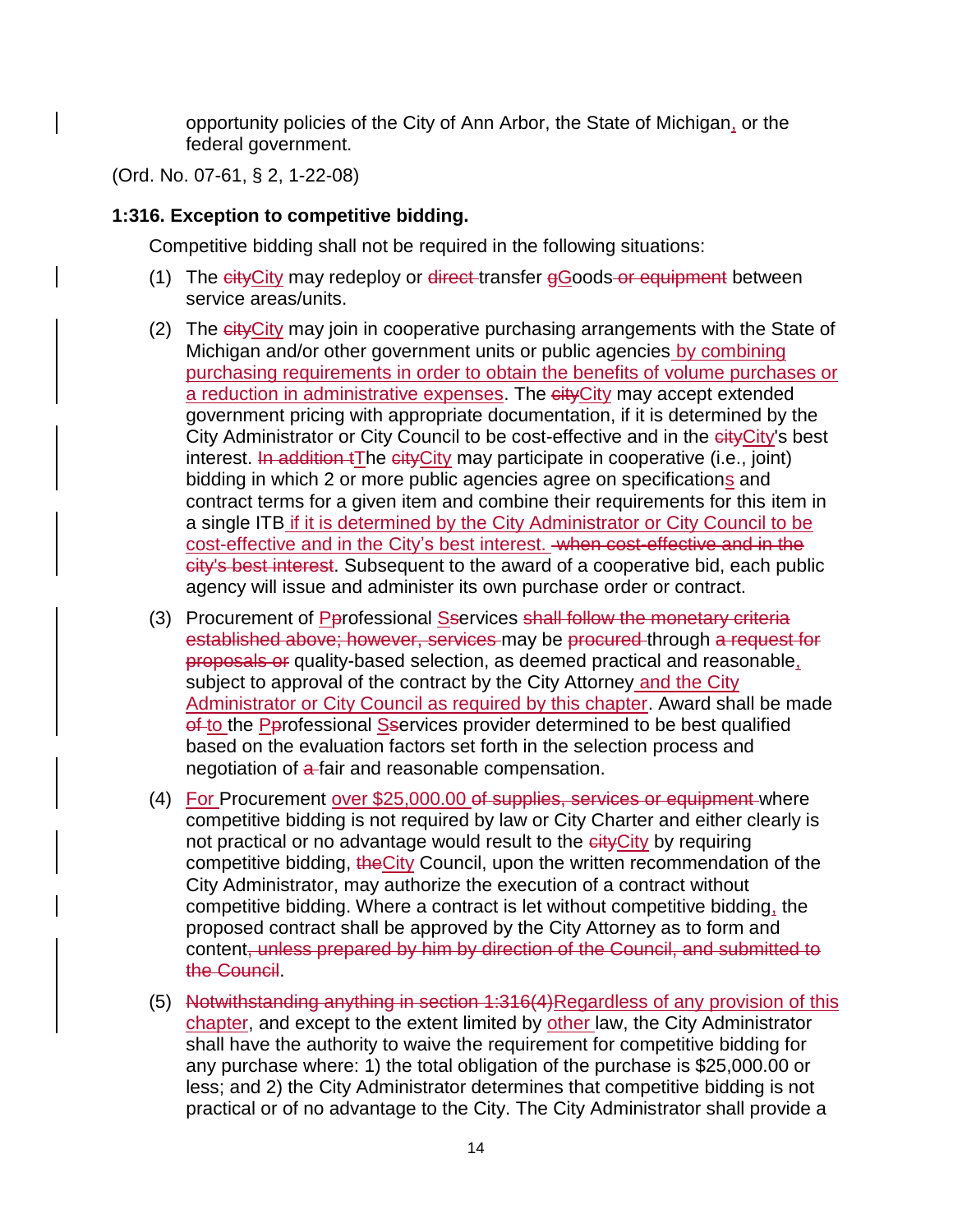written report to City Council every month of all purchases approved pursuant to the authority in this subsection.

(6) Emergency purchases as permitted by the City Charter, City Code, and other applicable law.

(Ord. No. 07-61, § 2, 1-22-08; Ord. No. 19-23, § 2, 7-15-19)

# **1:317. Emergency purchases and contracts.**

- $(1)$   $(1)$   $(1)$  In case of emergency, any service area administrator, with the approval of the City Administrator, may make an emergency purchase from any Vendor deemed appropriate by the City Administrator directlyof any Goods or Servicessupplies, materials or equipment, the immediate pProcurement of which is necessary to the continuation of the work of his/herthe service area or to otherwise alleviate the emergency. Such purchases and the emergency causing them shall be reported in detail to the Purchasing Agent within a week from the time when made and such reports shall be preserved by the Purchasing Agent for a period of 2 years.
- (2) If an emergency purchase under this section 1:317 exceeds the cost limits of City Code section 1:313 are exceeded for such purchase, the City Administrator shall, within 2 weeks of the purchase, report to City Council the emergency requiring the purchase and the details of the purchase.
- (3) If an emergency purchase under this section 1:317 is for Professional Services or for construction, the contract must be approved as to form by the City Attorney and content by the City Administrator.

### $(1)$

(2) In case of emergency, the City Administrator without first having obtained Council approval may, when necessary to alleviate the emergency, contract for professional services where the limits of City Code section 1:313 are exceeded or for construction services. In these cases, the contract must be approved as to form by the City Attorney and content by the City Administrator, who shall report in detail to Council both the contract entered into under this provision and the emergency requiring entry into the contract within 2 weeks after entry into the contract.

(Ord. No. 07-61, § 2, 1-22-08; Ord. No. 19-23, § 3, 7-15-19)

### **1:318. Inspection of materials.**

The responsibility for the inspection and acceptance of all **Goodsmaterials**, supplies and equipment shall rest with the ordering service area/unit.

(Ord. No. 07-61, § 2, 1-22-08)

# **1:319. Sale of surplus property.**

(1) Whenever any eity City property, real or personal, is no longer needed for corporate or public purposes, the same may be disposed of or offered for sale as provided in this section.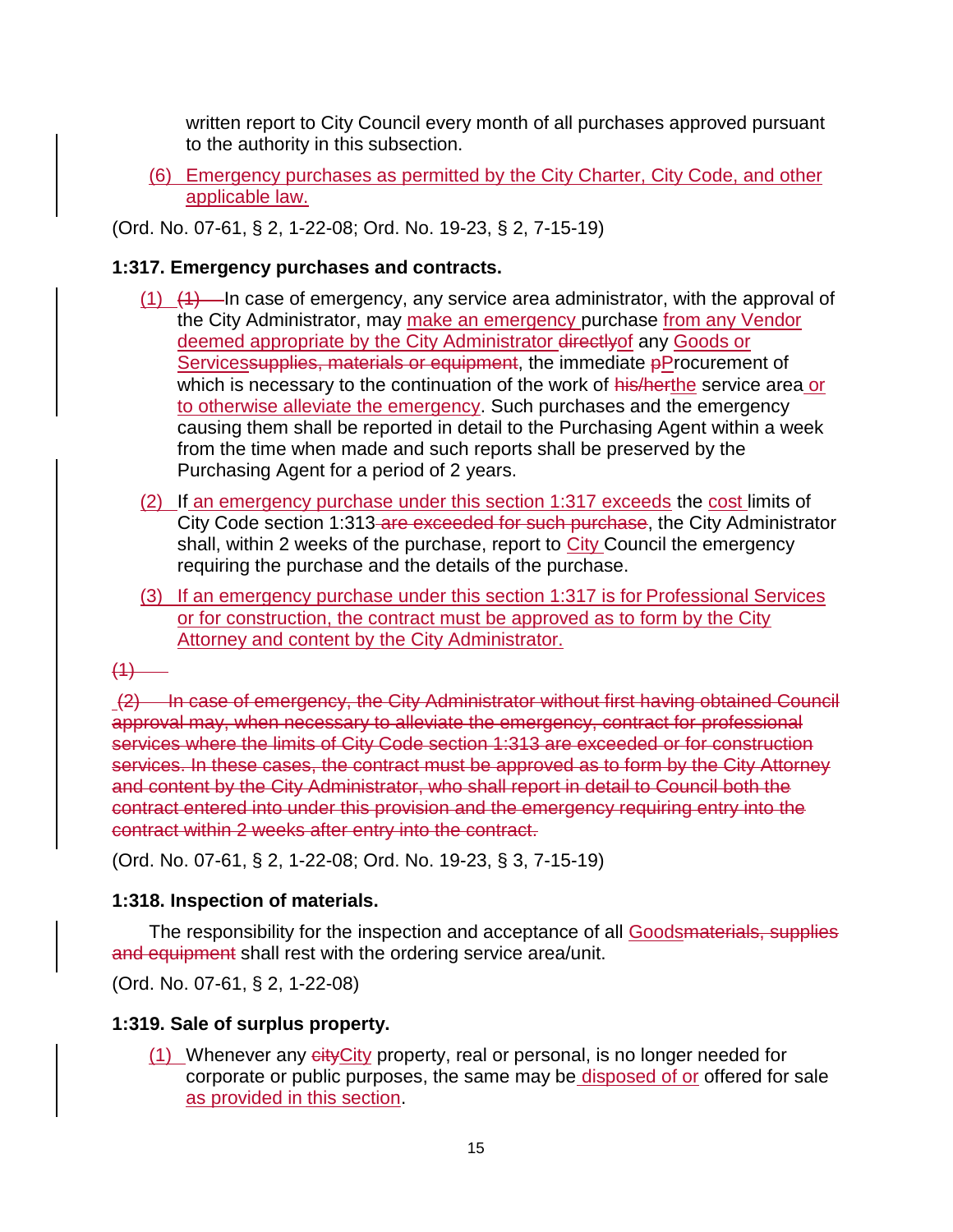- (2)(1) GoodsPersonal property, including salvage, surplus material, or obsolete equipment, excluding firearms and weapons, identified by the Sservice Aarea Aadministrator or City Administrator as no longer needed for corporate or public purposes may be disposed of by the Purchasing Agent in accordance with the provisions of this section. The value of the surplus personal property shall be determined according to applicable industry standards. If the value is less than \$500.003,000.00, the Purchasing Agent may dispose of the property in a manner which is determined to be in the best interest of the eityCity. If the value does not exceed \$25,000.0075,000.00, the property may be sold by auction, trade-in, or for cash by the **pPurchasing aAgent upon approval of the** City Administrator or designee after receiving quotations or competitive bids therefor for the best price obtainablevalue to the City. Personal property with a value in excess of \$25,000.0075,000.00 may be sold by auction, trade-in, or after advertising and receiving competitive bids, as provided in section 1:313 and after approval of the sale has been given by the City Council. Subject to applicable laws, City Council retains the right to dispose of City real and personal property in a manner that provides the best value to the City, with or without competitive bids, in City Council's determination.
- $(3)(2)$  Real property may be disposed of when no longer needed for corporate or public purposes in accordance with applicable state law, City Charter, and ordinanceCity Code requirements.

(Ord. No. 07-61, § 2, 1-22-08; Ord. No. 19-23, § 4, 7-15-19)

### **1:321. Real estate appraisals.**

(1) The cityCity shall not purchase, sell or lease any real estate or any interest therein unless the City Council first receives an appraisal report concerning the fair market value of the real estate interest transferred. The appraisal report must be prepared by a qualified, independent real estate appraiser in accordance with instructions given by the eityCity. The qualifications of the appraiser shall include an appropriate designation from a recognized professional appraiser organization such as: "The Society of Real Estate Appraisers" and or "The Institute of Real Estate Appraisers."

 $\frac{(1)(2)}{2}$  An appraisal report shall not be required under section 1:321(1) for the following real estate transactions:

- $(1)(a)$  Leases requiring the cityCity to pay a total of less than \$50,000.00.
- $(2)(b)$  Donations of real estate interests to the eityCity.
- $(3)(c)$  Acquisition of any real estate interest by the  $c$  eit  $\sqrt{c}$  where all of the cityCity's costs are less than \$10,000.00 for a single parcel of \$50,000.00 for a series of contiguous interests including easements, rights-of-way, or partial takings.
- $\frac{4}{d}$ (d) The acquisition or disposal of any interest in real estate for which the Administrator gives a recommendation that there be no appraisal and